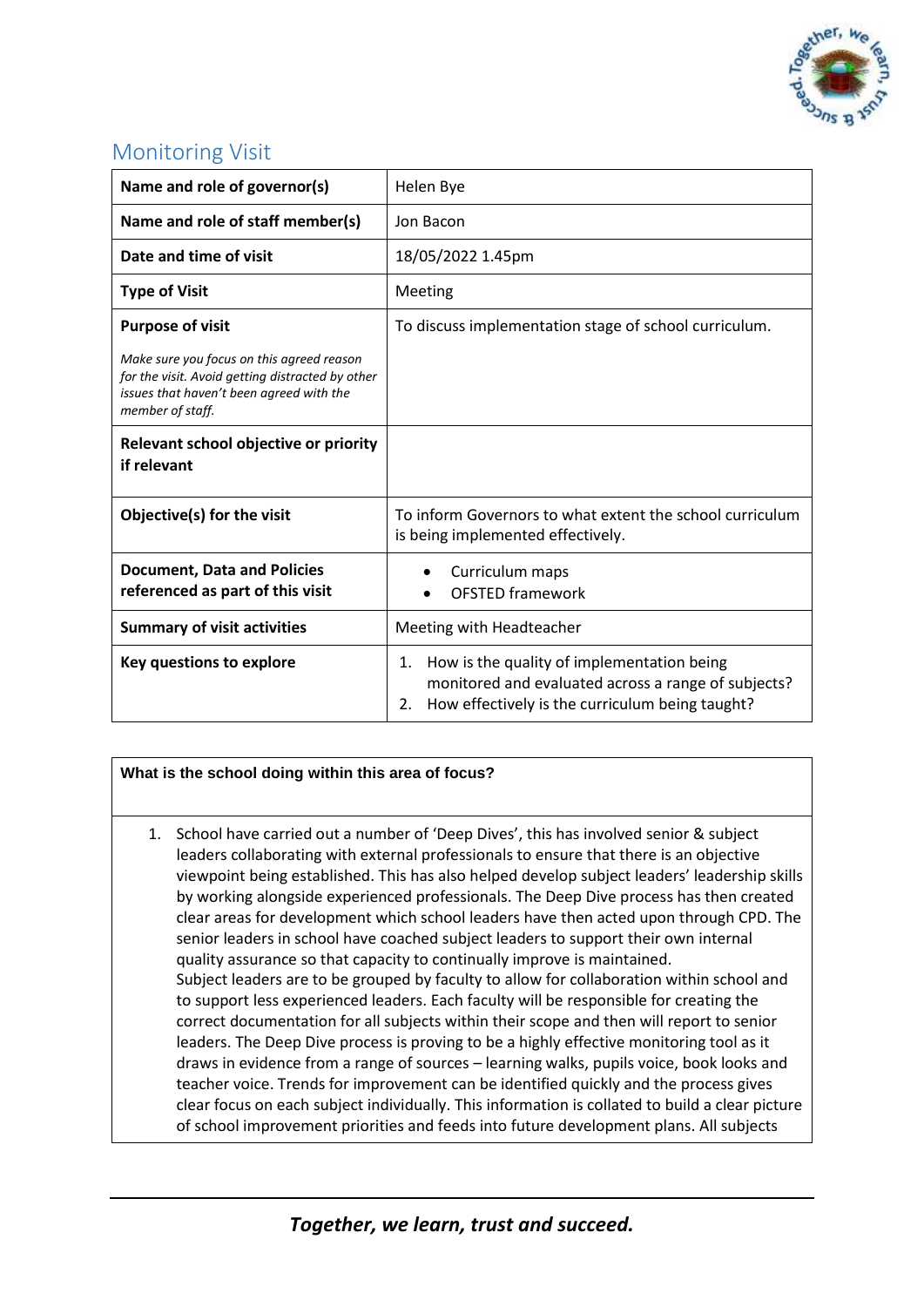

will be monitored through this process which will give all subject leaders a strong foundation ready for external inspection.

- 2. Through the monitoring and evaluation completed so far there are some clear threads for leaders to develop. Implementation of the curriculum needs to link very clearly to the Intent; sequential learning needs to be planned from the long term aims. Knowledge and skills progression needs clarity so that learning outcomes are broken down into small sequential steps. Subject leaders are using an exemplar model that school have already quality assured (Reading). This will be the faculty leader's responsibility to make sure that all subjects use this model and create clear progression maps. Going through this process will give subjects leaders absolute clarity on how their 'Intent' needs to be taught and all teachers will be able to see where their own year group planning fits into the sequence. To further develop the implantation, once this work is completed, the Teaching & Learning lead will then begin to implement the 'Principles of Instruction' from Rosenshine. These principles underpin all subject teaching, and this work will continue into Autumn term 2022-3.
	- Begin a lesson with a short review of previous learning
	- Present new material in small steps with student practice after each step
	- Ask a large number of questions and check the responses of all students
	- Provide models
	- Guide student practice
	- Check for student understanding
	- Obtain a high success rate
	- Provide scaffolds for difficult tasks
	- Require and monitor independent practice
	- Engage students in weekly and monthly review

To further strengthen subject teaching, recent new teaching appointments starting in September 2022 are experienced and will give further strength to the teaching team. Senior leaders feel that the implementation of the curriculum is securely on the road to being strong and that the timeline of improvement is on track. Senior leaders have very clear plans for curriculum implementation and subject leaders are gaining knowledge and confidence in articulating their subject and developing best practice across the school.

## **How do you know the school's actions are having an impact?**

Internal monitoring through the Deep Dive process has been quality assured by external professionals and feedback is good. Senior leaders are developing their subject leaders through coaching so that there is a sustainable model for improvement over time. There is clear ambition for all pupils in the school and they are progressing through the planned curriculum. Areas for development are identified and the school development priorities link very well to the internal monitoring process.

Further development of the Impact of the curriculum will be the focus for Academic Years 2022- 3/2023-4 once the Implementation is strong in all subjects. Pupils work already shows the impact of what has been done so far.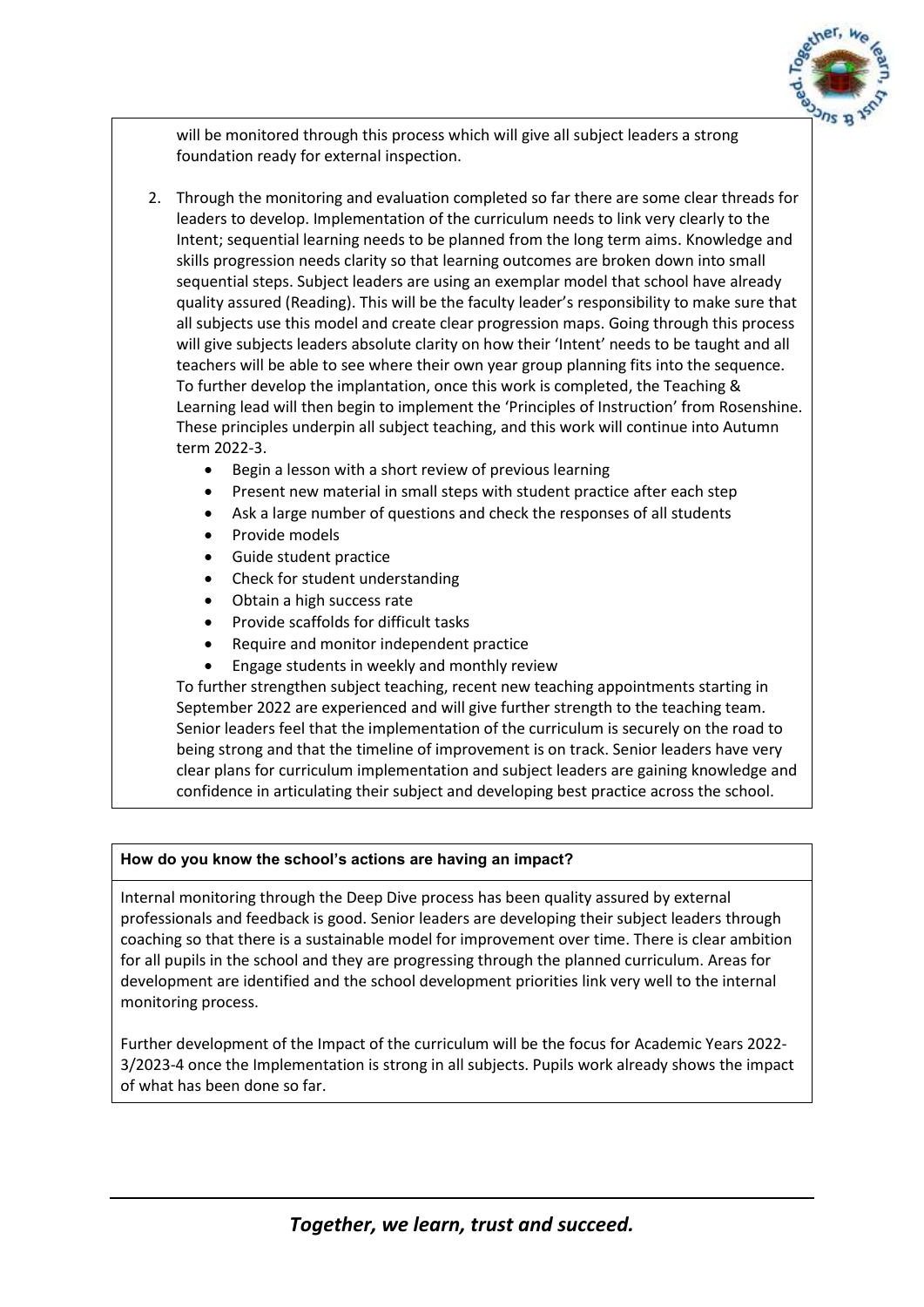

**What successes stood out and why?**

The Curriculum Intent has been embraced by the staff, new teachers find it is very clear and they know what is expected of them regarding the long-term outcomes for all pupils. The links made with school values creates a unique curriculum tailored to the children of Shelton Junior. The Implementation is progressing well and subject leaders are becoming more confident and skilled through the support of senior leaders.